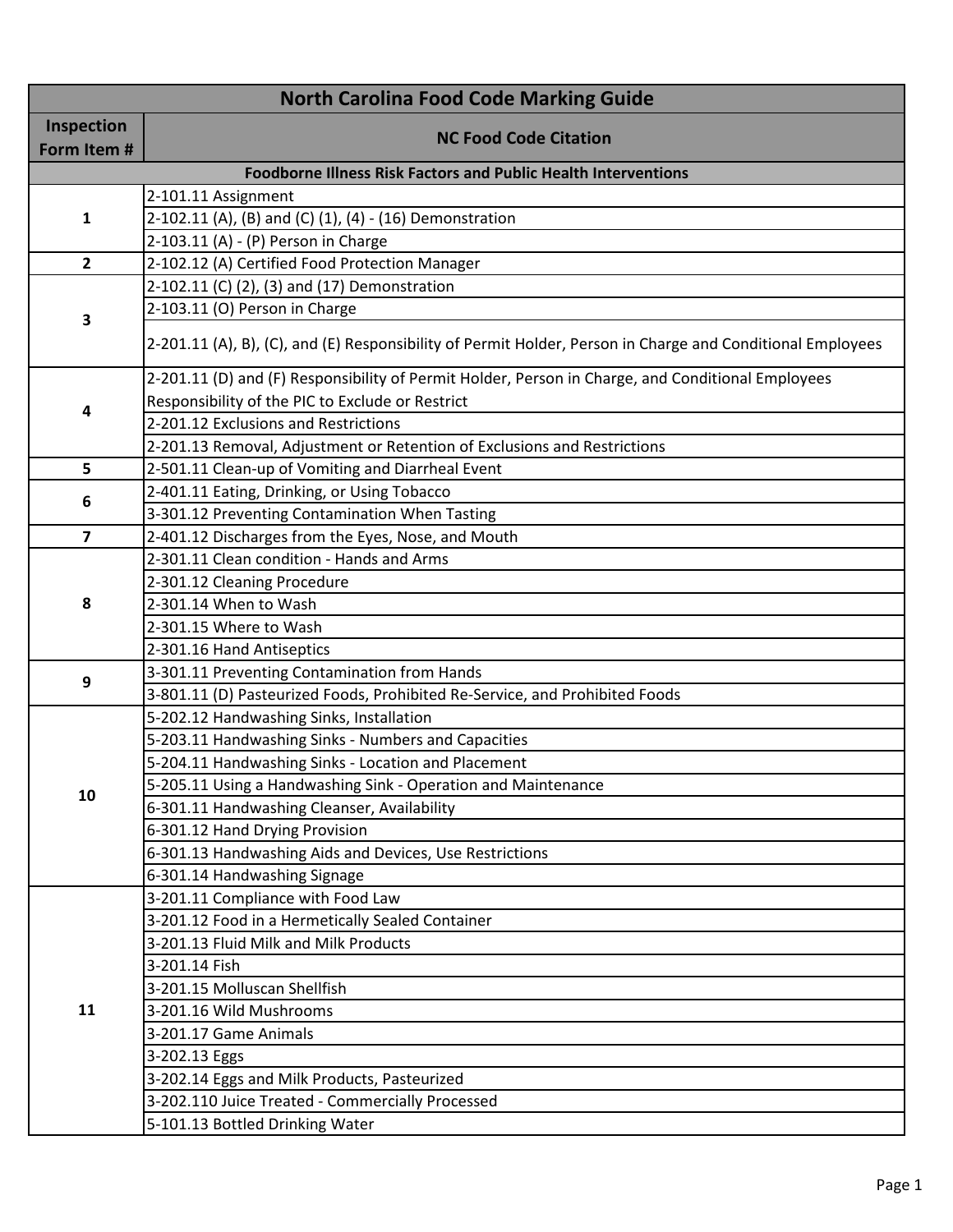| 12 | 3-202.11 Temperature                                                                              |
|----|---------------------------------------------------------------------------------------------------|
| 13 | 3-101.11 Safe, Unadulterated and Honestly Presented                                               |
|    | 3-202.15 Package Integrity                                                                        |
| 14 | 3-202.18 Shellstock Identification                                                                |
|    | 3-203.12 Shellstock, Maintaining Identification                                                   |
|    | 3-402.11 Parasite Destruction                                                                     |
|    | 3-402.12 Records, Creation, and Retention                                                         |
|    | 3-302.11 Packaged and Unpackaged Food - Separation, Packaging, and Segregation                    |
| 15 | 3-304.11 Food Contact with Equipment, Utensils, and Linens                                        |
|    | 3-304.15 (A) Gloves, Use Limitation                                                               |
|    | 3-306.13 (A) Consumer Self-Service Operations                                                     |
|    | 4-501.111 Manual Warewashing Equipment, Hot Water Sanitization Temperatures                       |
|    | 4-501.112 Mechanical Warewashing Equipment, Hot Water Sanitization Temperatures                   |
|    | 4-501.114 Manual and Mechanical Warewashing Equipment, Chemical Sanitization - Temperature, pH,   |
|    | <b>Concentration and Hardness</b>                                                                 |
| 16 | 4-501.115 Manual Warewashing Equipment, Chemical Sanitization Using Detergent-Sanitizers          |
|    | 4-601.11 (A) Equipment, Food-Contact Surfaces, Nonfood Contact Surfaces, and Utensils             |
|    | 4-602.11 Equipment Food-Contact Surfaces and Utensils - Frequency                                 |
|    | 4-602.12 Cooking and Baking Equipment                                                             |
|    | 4-702.11 Before Use After Cleaning                                                                |
|    | 4-703.11 Hot Water and Chemical - Methods                                                         |
|    | 3-306.14 Returned Food and Re-service of Food                                                     |
| 17 | 3-701.11 Discarding or Reconditioning Unsafe, Adulterated, or Contaminated Food                   |
|    | 3-401.11 Raw Animal Foods - Cooking                                                               |
| 18 | 3-401.12 Microwave Cooking                                                                        |
|    | 3-401.14 Non-Continuous Cooking of Raw Animal Foods                                               |
| 19 | 3-403.11 Reheating for Hot Holding                                                                |
| 20 | 3-501.14 Cooling                                                                                  |
| 21 | 3-501.16 (A) (1) Time / Temperature Control for Safety Food, Hot and Cold Holding                 |
| 22 | 3-501.16 (A) (2) and (B) Time / Temperature Control for Safety Food, Hot and Cold Holding         |
| 23 | 3-501.17 Ready-To-Eat Time / Temperature Control for Safety Food, Date Marking                    |
|    | 3-501.18 Ready-To-Eat Time / Temperature Control for Safety Food, Disposition                     |
| 24 | 3-501.19 Time as a Public Health Control                                                          |
| 25 | 3-603.11 Consumption of Animal Foods that are Raw, Undercooked, or Not Otherwise Processed to     |
|    | <b>Eliminate Pathogens</b>                                                                        |
| 26 | 3-801.11 (A), (B), (C), (E) and (G) Pasteurized Foods, Prohibited Re-Service, and Prohibited Food |
| 27 | 3-202.12 Additives                                                                                |
|    | 3-302.14 Protection from Unapproved Additives                                                     |
|    | 7-101.11 Identifying Information, Prominence - Original Containers                                |
| 28 | 7-102.11 Common Name - Working Containers                                                         |
|    | 7-201.11 Separation - Storage                                                                     |
|    | 7-202.11 Restriction - Presence and Use                                                           |
|    | 7-202.12 Conditions of Use                                                                        |
|    | 7-203.11 Poisonous or Toxic Material Containers - Container Prohibitions                          |
|    | 7-204.11 Sanitizers, Criteria - Chemicals                                                         |
|    | 7-204.12 Chemicals for Washing, Treatment, Storage and Processing Fruits and Vegetables, Criteria |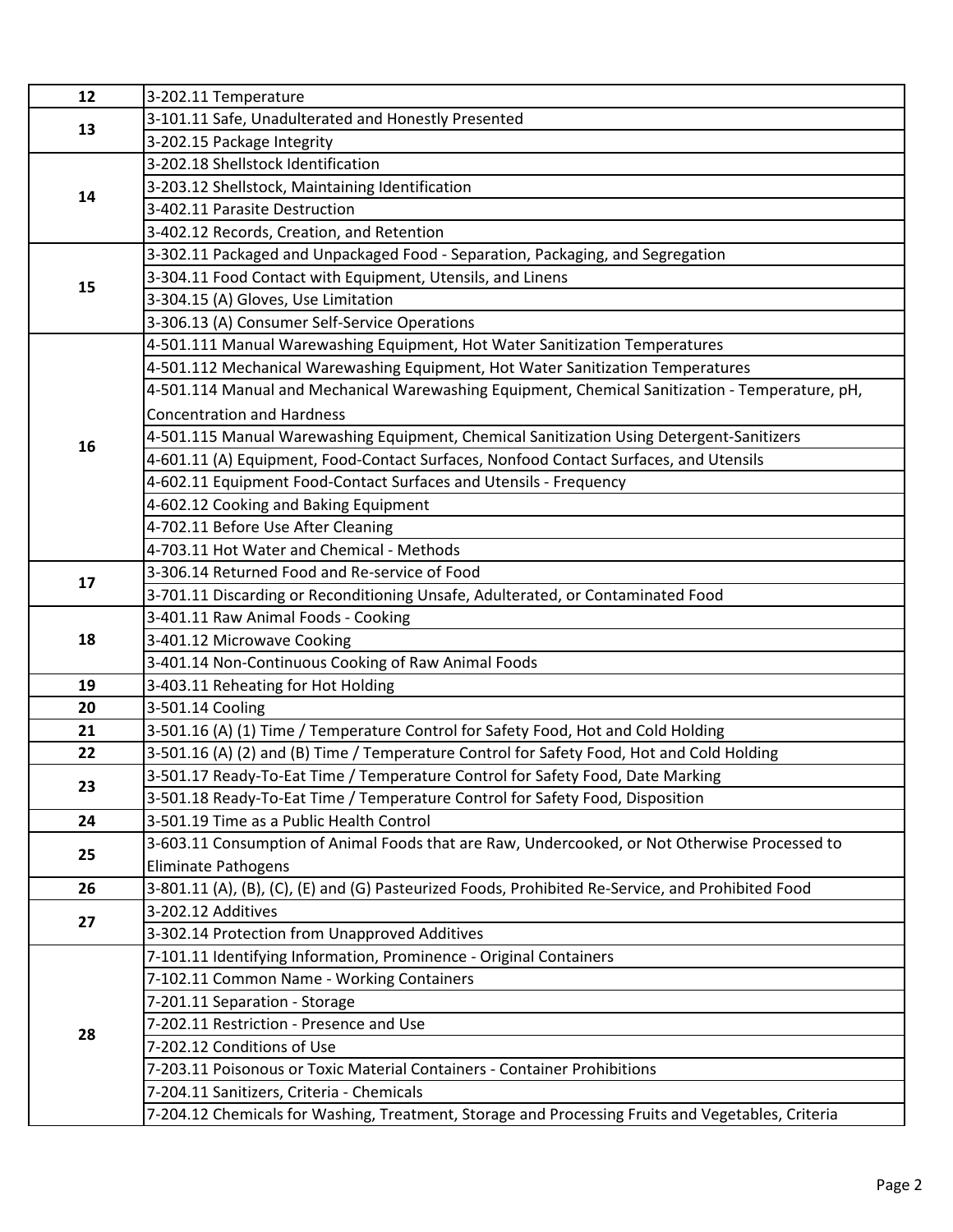|    | 7-204.13 Boiler Water Additives, Criteria                                |
|----|--------------------------------------------------------------------------|
|    | 7-204.14 Drying Agents, Criteria                                         |
|    | 7-205.11 Incidental Food Contact, Criteria - Lubricants                  |
|    | 7-206.11 Restricted Use Pesticides, Criteria                             |
|    | 7-206.12 Rodent Bait Station                                             |
| 28 | 7-206.13 Tracking Powders, Pest Control and Monitoring                   |
|    | 7-207.11 Restriction and Storage - Medicines                             |
|    | 7-207.12 Refrigerated Medicines, Storage                                 |
|    | 7-208.11 Storage - First Aid Supplies                                    |
|    | 7-209.11 Storage - Other Personal Care Items                             |
|    | 7-301.11 Separation - Storage and Display, Stock and Retail Sale         |
|    | 3-404.11 Treating Juice                                                  |
|    | 3-502.11 Variance Requirement                                            |
|    | 3-502.12 Reduced Oxygen Packaging, Criteria                              |
| 29 | 4-204.110 (B) Molluscan Shellfish Tanks                                  |
|    | 8-103.12 Conformance with Approved Procedures                            |
|    | 8-201.13 When a HACCP Plan is Required                                   |
|    | 8-201.14 Contents of a HACCP Plan                                        |
|    | <b>Good Retail Practices</b>                                             |
| 30 | 3-302.13 Pasteurized Eggs Substituted for Raw Eggs for Certain Recipes   |
|    | 3-202.16 Ice                                                             |
|    | 5-101.11 Approved System - Source                                        |
|    | 5-102.11 Standards - Quality                                             |
| 31 | 5-102.12 Nondrinking Water                                               |
|    | 5-102.13 Sampling                                                        |
|    | 5-102.14 Sampling Report                                                 |
|    | 5-104.12 Alternative Water Supply                                        |
| 32 | 8-103.11 Documentation of Proposed Variance and Justification            |
|    | 3-501.11 Frozen Food                                                     |
| 33 | 3-501.15 Cooling Methods                                                 |
|    | 4-301.11 Cooling, Heating, and Holding Capacities - Equipment            |
| 34 | 3-401.13 Plant Food Cooking for Hot Holding                              |
|    | 3-501.12 Time / Temperature Control for Safety Food, Slacking            |
| 35 | 3-501.13 Thawing                                                         |
|    | 4-203.11 Temperature Measuring Devices, Food - Accuracy                  |
|    | 4-203.12 Temperature Measuring Devices, Ambient Air and Water - Accuracy |
| 36 | 4-204.112 Temperature Measuring Devices - Functionality                  |
|    | 4-302.12 Food Temperature Measuring Devices                              |
|    | 4-502.11 (B) Good Repair and Calibration                                 |
|    | 3-202.17 Shucked Shellfish, Packaging and Identification                 |
|    | 3-203.11 Molluscan Shellfish, Original Container                         |
| 37 | 3-302.12 Food Storage Containers Identified with Common Name of Food     |
|    | 3-601.11 Standards of Identity                                           |
|    | 3-601.12 Honestly Presented                                              |
|    | 3-602.11 Food Labels                                                     |
|    | 3-602.12 Other Forms of Information                                      |
| 38 | 2-403.11 Handling Prohibition - Animals                                  |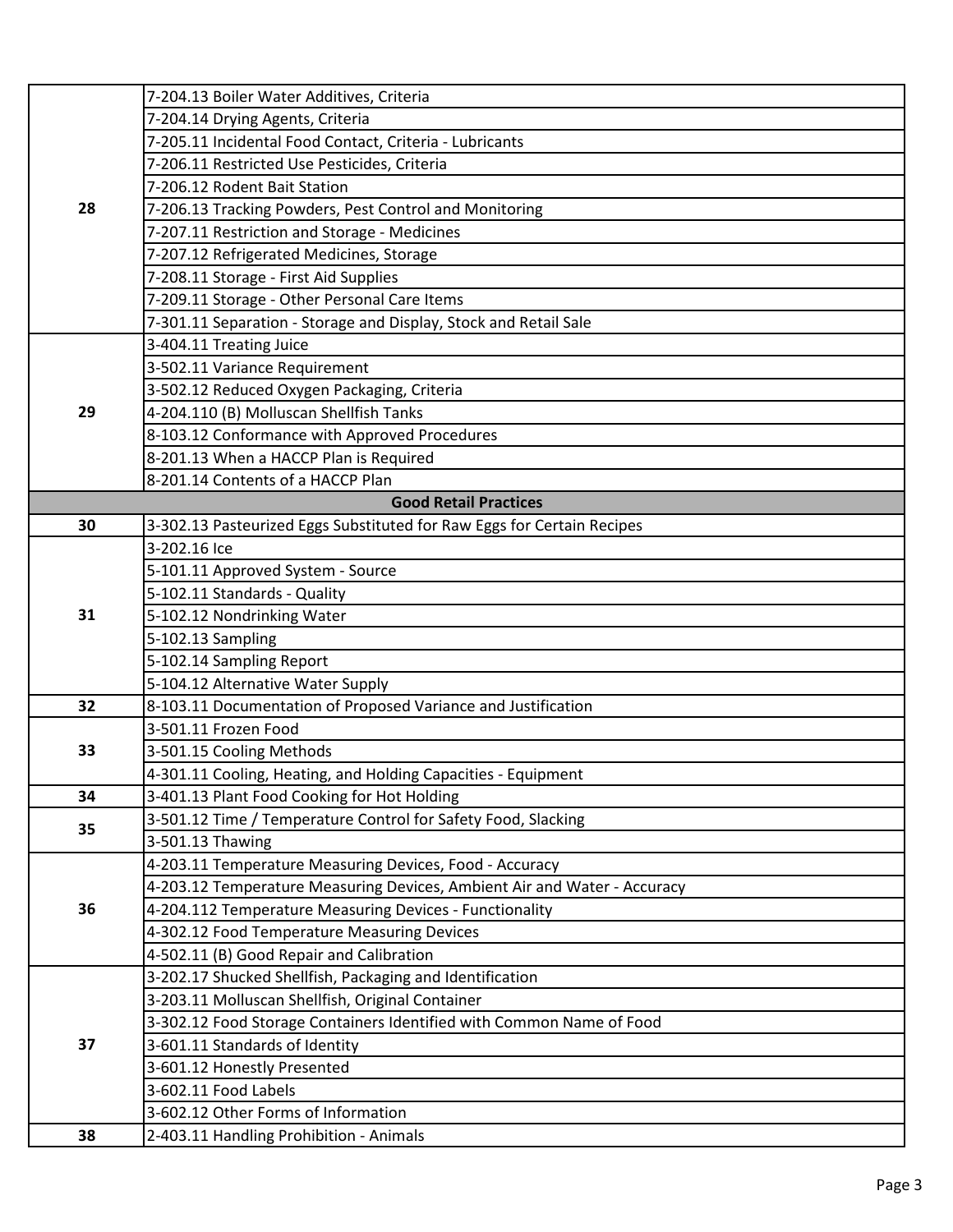| 38 | 6-202.13 Insect Control Devices, Design and Installation                                                  |
|----|-----------------------------------------------------------------------------------------------------------|
|    | 6-202.15 Outer Openings, Protected                                                                        |
|    | 6-202.16 Exterior Walls and Roofs, Protective Barrier                                                     |
|    | 6-501.111 Controlling Pests                                                                               |
|    | 6-501. 112 Removing Dead or Trapped Birds, Insects, Rodents and other Pests                               |
|    | 6-501.115 Prohibiting Animals                                                                             |
|    | 3-202.19 Shellstock, Condition                                                                            |
|    | 3-303.11 Ice Used as Exterior Coolant, Prohibited as Ingredient                                           |
|    | 3-303.12 Storage or Display of Food in Contact with Water or Ice                                          |
|    | 3-304.13 Linens and Napkins, Use Limitations                                                              |
|    | 3-305.11 Food Storage - Preventing Contamination from the Premises                                        |
|    | 3-305.12 Food Storage, Prohibited Areas                                                                   |
| 39 | 3-305.14 Food Preparation                                                                                 |
|    | 3-306.11 Food Display - Preventing Contamination by Consumers                                             |
|    | 3-306.12 Condiments, Protections                                                                          |
|    | 3-306.13 (B) and (C) Consumer Self-Service Operations                                                     |
|    | 3-307.11 Miscellaneous Sources of Contamination                                                           |
|    | 6-404.11 Segregation and Locations - Distressed Merchandise                                               |
|    | 2-302.11 Maintenance-Fingernails                                                                          |
|    | 2-303.11 Prohibition - Jewelry                                                                            |
| 40 | 2-304.11 Clean Condition - Outer Clothing                                                                 |
|    | 2-401.13 Use of Bandages, Finger Cot, or Finger Stalls                                                    |
|    | 2-402.11 Effectiveness - Hair Restraints                                                                  |
|    | 3-304.14 Wiping Cloths, Use Limitations                                                                   |
| 41 | 4-101.16 Sponges, Use Limitations                                                                         |
|    | 4-901.12 Wiping Cloths, Air Drying Locations                                                              |
| 42 | 3-302.15 Washing Fruits and Vegetables                                                                    |
|    | 7-204.12 Chemicals for Washing, Treatment, Storage and Processing Fruits and Vegetables, Criteria         |
| 43 | 3-304.12 In-Use Utensils, Between-Use Storage                                                             |
|    | 4-801.11 Clean Linens                                                                                     |
|    | 4-802.11 Specifications - Laundering Frequency                                                            |
|    | 4-803.11 Storage of Soiled Linens                                                                         |
|    | 4-803.12 Mechanical Washing                                                                               |
|    | 4-901.11 Equipment and Utensils, Air-Drying Required                                                      |
| 44 | 4-903.11 (A), (B), and (D) Equipment, Utensils, Linens and Single-Service and Single-Use Articles Storing |
|    | 4-903.12 Prohibitions                                                                                     |
|    | 4-904.11 Kitchenware and Tableware - Preventing Contamination                                             |
|    | 4-904.12 Soiled and Clean Tableware                                                                       |
|    | 4-904.13 Preset Tableware                                                                                 |
|    | 4-904.14 Rinsing Equipment and Utensils after Cleansing and Sanitizing                                    |
|    | 4-502.12 Single-Service and Single-Use Articles, Required Use                                             |
|    | 4-502.13 Single-Service and Single-Use Articles - Use Limitations                                         |
| 45 | 4-502.14 Shells, Use Limitations                                                                          |
|    | 4-903.11 (A) and (C) Equipment, Utensils, Linens and Single-Service and Single-Use Articles - Storing     |
|    | 4-903.12 Prohibitions                                                                                     |
|    | 4-904.11 Kitchenware and Tableware - Preventing Contamination                                             |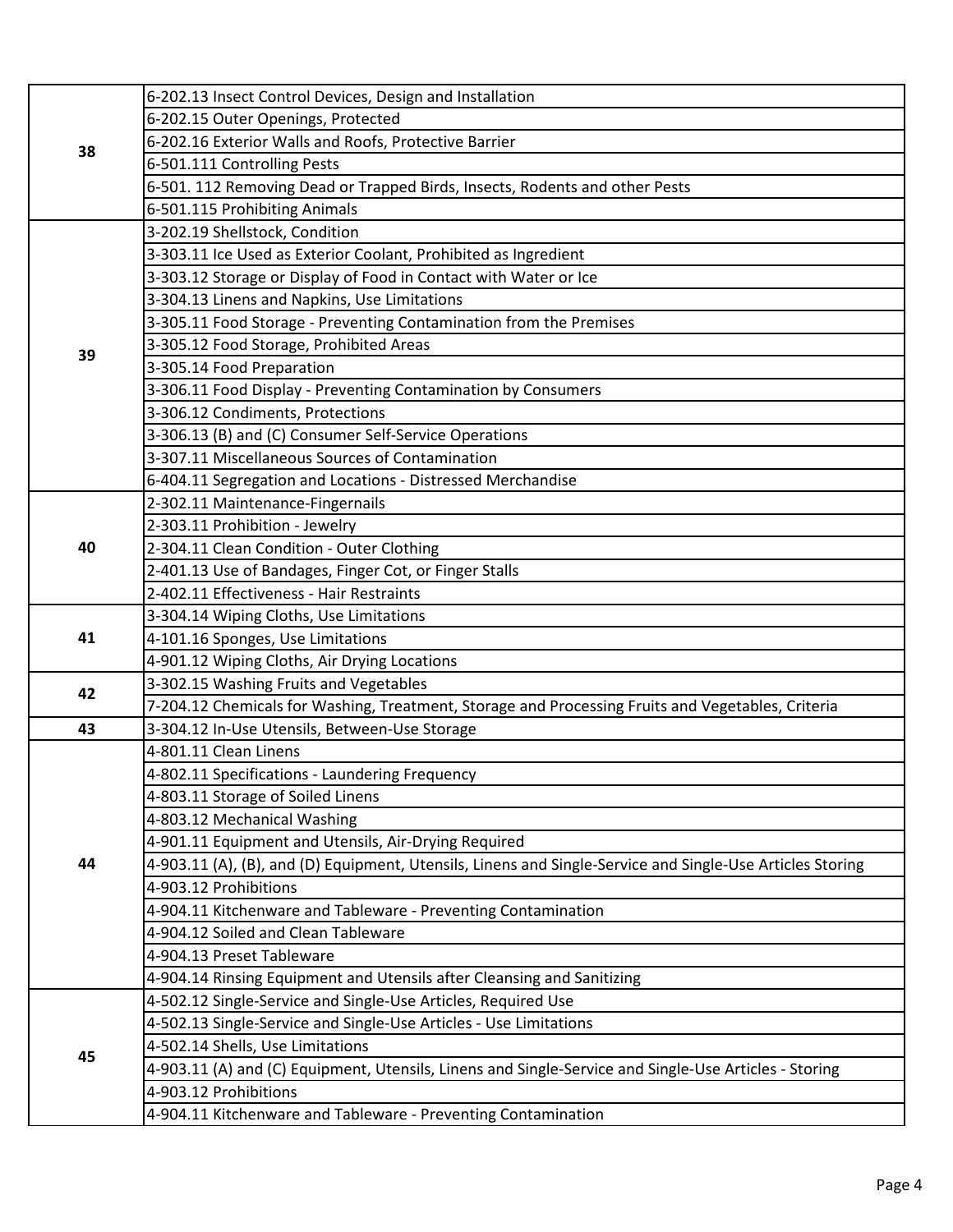| 46 | 3-304.15 (B) - (D) Gloves, Use Limitations                                                            |
|----|-------------------------------------------------------------------------------------------------------|
|    | 3-304.16 Using Clean Tableware for Second Portions and Refills                                        |
|    | 3-304.17 Refilling Returnables                                                                        |
|    | 4-101.11 Characteristics - Materials for Construction and Repair                                      |
|    | 4-101.12 Cast Iron, Use Limitations                                                                   |
|    | 4-101.13 Lead, Use Limitation                                                                         |
|    | 4-101.14 Copper Use Limitation                                                                        |
|    | 4-101.15 Galvanized Metal, Use Limitation                                                             |
|    | 4-101.17 Wood, Use Limitation                                                                         |
|    | 4-101.18 Nonstick Coatings, Use Limitation                                                            |
|    | 4-101.19 Nonfood-Contact Surfaces                                                                     |
|    | 4-102.11 Characteristics - Single-Service and Single-Use                                              |
|    | 4-201.11 Equipment and Utensils - Durability and Strength                                             |
|    | 4-201.12 Food Temperature Measuring Devices                                                           |
|    | 4-202.11 Food-Contact Surfaces - Cleanability                                                         |
|    | 4-202.12 CIP Equipment                                                                                |
|    | 4-202.13 "V" Threads, Use Limitation                                                                  |
|    | 4-202.14 Hot Oil Filtering Equipment                                                                  |
|    | 4-202.15 Can Openers                                                                                  |
|    | 4-202.16 Nonfood-Contact Surfaces                                                                     |
|    | 4-202.17 Kick Plates Removable                                                                        |
|    | 4-204.12 Equipment Openings, Closures and Deflectors                                                  |
| 47 | 4-204.13 Dispensing Equipment, Protection of Equipment and Food                                       |
|    | 4-204.15 Bearings and Gear Boxes, Leakproof                                                           |
|    | 4-204.16 Beverage Tubing, Separation                                                                  |
|    | 4-204.17 Ice Units, Separation of Drains                                                              |
|    | 4-204.18 Condenser Unit, Separation                                                                   |
|    | 4-204.110 (A) Molluscan Shellfish Tanks                                                               |
|    | 4-204.120 Equipment Compartments, Drainage                                                            |
|    | 4-204.122 Case Lot Handling Apparatuses, Moveability                                                  |
|    | 4-205.10 Food Equipment, Certification and Classification                                             |
|    | 4-302.11 Utensils, Consumer Self-Service                                                              |
|    | 4-401.11 Equipment, Clothes Washers, Dryers and Storage Cabinets, Contamination Prevention - Location |
|    | 4-402.11 Fixed Equipment, Spacing or Sealing - Installation                                           |
|    | 4-402.12 Fixed Equipment, Elevation or Sealing                                                        |
|    | 4-501.11 Good Repair and Proper Adjustment - Equipment                                                |
|    | 4-501.12 Cutting Surfaces                                                                             |
|    | 4-501.13 Microwave Ovens                                                                              |
|    | 4-502.11 (A) and (C) Good Repair and Calibration-Utensils and Temperature and Pressure Measuring      |
|    | <b>Devices</b>                                                                                        |
|    | 4-603.11 Dry Cleaning - Methods                                                                       |
|    | 4-902.11 Food-Contact Surfaces - Lubricating and Reassembling                                         |
|    | 4-902.12 Equipment - Lubricating and Reassembling                                                     |
|    | 2663 Outdoor Dining and Beverage Service                                                              |
| 48 | 4-203.13 Pressure Measuring Devices, Mechanical Warewashing Equipment                                 |
|    | 4-204.113 Warewashing Machine, Data Plate Operation Specifications                                    |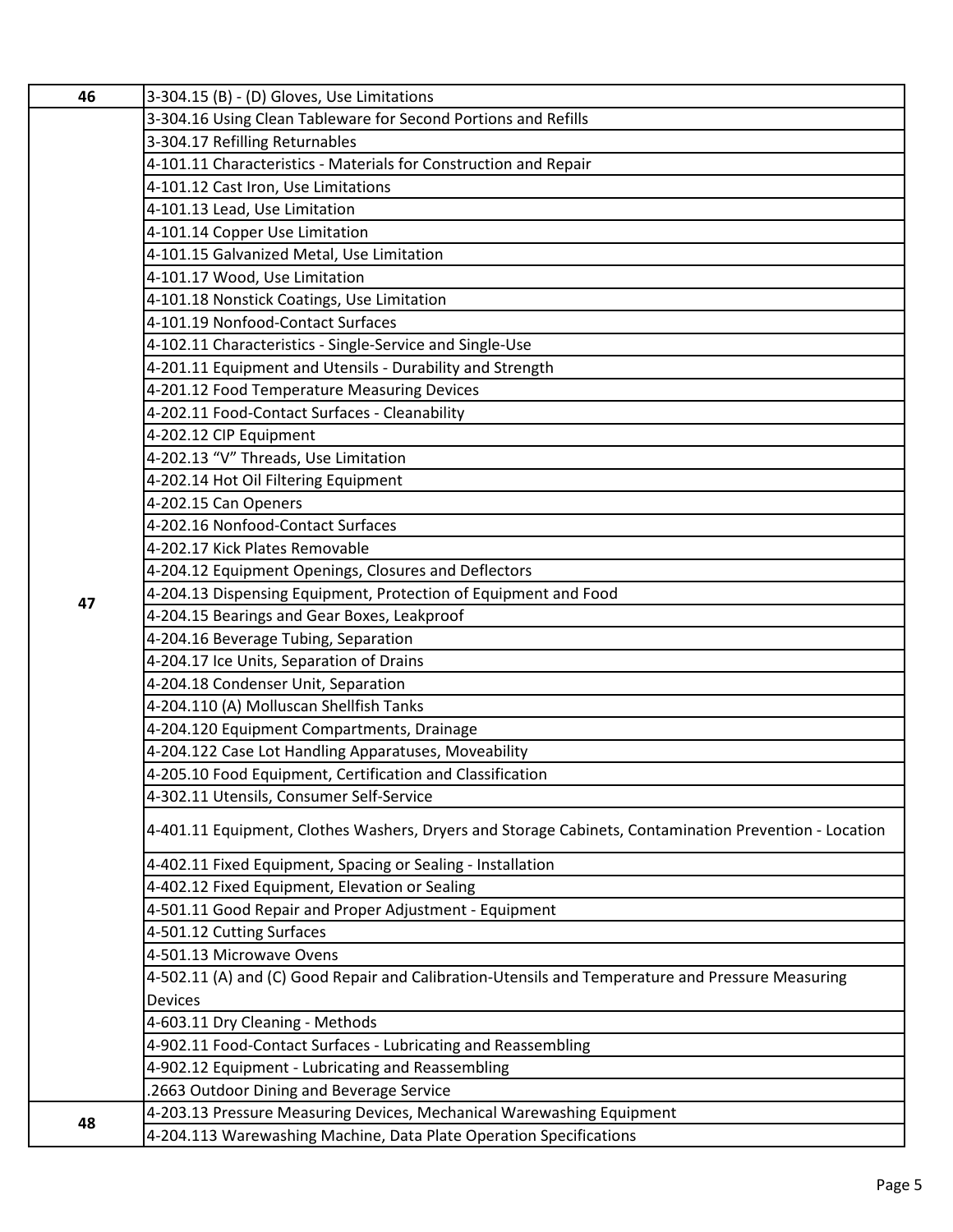|    | 4-204.114 Warewashing Machines, Internal Baffles                                              |
|----|-----------------------------------------------------------------------------------------------|
|    | 4-204.115 Warewashing Machines, Temperature Measuring Devices                                 |
|    | 4-204.116 Manual Warewashing Equipment, Heaters and Baskets                                   |
|    | 4-204.117 Warewashing Machines, Automatic Dispensing of Detergents and Sanitizers             |
|    | 4-204.118 Warewashing Machines, Flow Pressure Device                                          |
|    | 4-204.119 Warewashing Sinks and Drainboards, Self-Draining                                    |
|    | 4-301.12 Manual Warewashing, Sink Compartment Requirements                                    |
|    | 4-301.13 Drainboards                                                                          |
|    | 4-302.13 Temperature Measuring Devices, Manual Warewashing                                    |
|    | 4-302.14 Sanitizing Solutions, Testing Devices                                                |
|    | 4-303.11 Cleaning Agents and Sanitizers, Availability                                         |
|    | 4-501.14 Warewashing Equipment, Cleaning Frequency                                            |
| 48 | 4-501.15 Warewashing Machines, Manufacturers' Operating Instructions                          |
|    | 4-501.16 Warewashing Sinks, Use Limitation                                                    |
|    | 4-501.17 Warewashing Equipment, Cleaning Agents                                               |
|    | 4-501.18 Warewashing Equipment, Clean Solutions                                               |
|    | 4-501.19 Manual Warewashing Equipment, Wash Solution Temperature                              |
|    | 4-501.110 Mechanical Warewashing Equipment, Wash Solution Temperature                         |
|    | 4-501.113 Mechanical Warewashing Equipment, Sanitization Pressure                             |
|    | 4-501.116 Warewashing Equipment, Determining Chemical Sanitizer Concentration                 |
|    | 4-603.12 Precleaning                                                                          |
|    | 4-603.13 Loading of Soiled Items, Warewashing Machines                                        |
|    | 4-603.14 Wet Cleaning                                                                         |
|    | 4-603.15 Washing, Procedures for Alternative Manual Warewashing Equipment                     |
|    | 4-603.16 Rinsing Procedures                                                                   |
| 49 | 4-601.11 (B) and (C) Equipment, Food-Contact Surfaces, Nonfood Contact Surfaces, and Utensils |
|    | 4-602.13 Nonfood Contact Surfaces                                                             |
|    | 5-103.11 Capacity - Quantity and Availability                                                 |
| 50 | 5-103.12 Pressure                                                                             |
|    | 5-104.11 System - Distribution, Delivery, and Retention                                       |
|    | 5-101.12 System Flushing and Disinfection                                                     |
|    | 5-201.11 Approved - Materials                                                                 |
|    | 5-202.11 Approved System and Cleanable Fixtures                                               |
|    | 5-202.13 Backflow Prevention, Air Gap                                                         |
|    | 5-202.14 Backflow Prevention Device, Design Standard                                          |
|    | 5-202.15 Conditioning Device, Design                                                          |
|    | 5-203.13 Service Sink                                                                         |
|    | 5-203.14 Backflow Prevention Device, When Required                                            |
| 51 | 5-203.15 Backflow Prevention Device, Carbonator                                               |
|    | 5-204.12 Backflow Prevention Device, Location                                                 |
|    | 5-204.13 Conditioning Device, Location                                                        |
|    | 5-205.12 Prohibiting a Cross Connection                                                       |
|    | 5-205.13 Scheduling Inspection and Service for a Water System Device                          |
|    | 5-205.14 Water Reservoir of Fogging Devices, Cleaning                                         |
|    | 5-205.15 System Maintained in Good Repair                                                     |
|    | 5-301.11 Approved-Materials, Mobile Water Tank and Mobile Food Establishment Water Tank       |
|    | 5-302.11 Enclosed System, Sloped to Drain                                                     |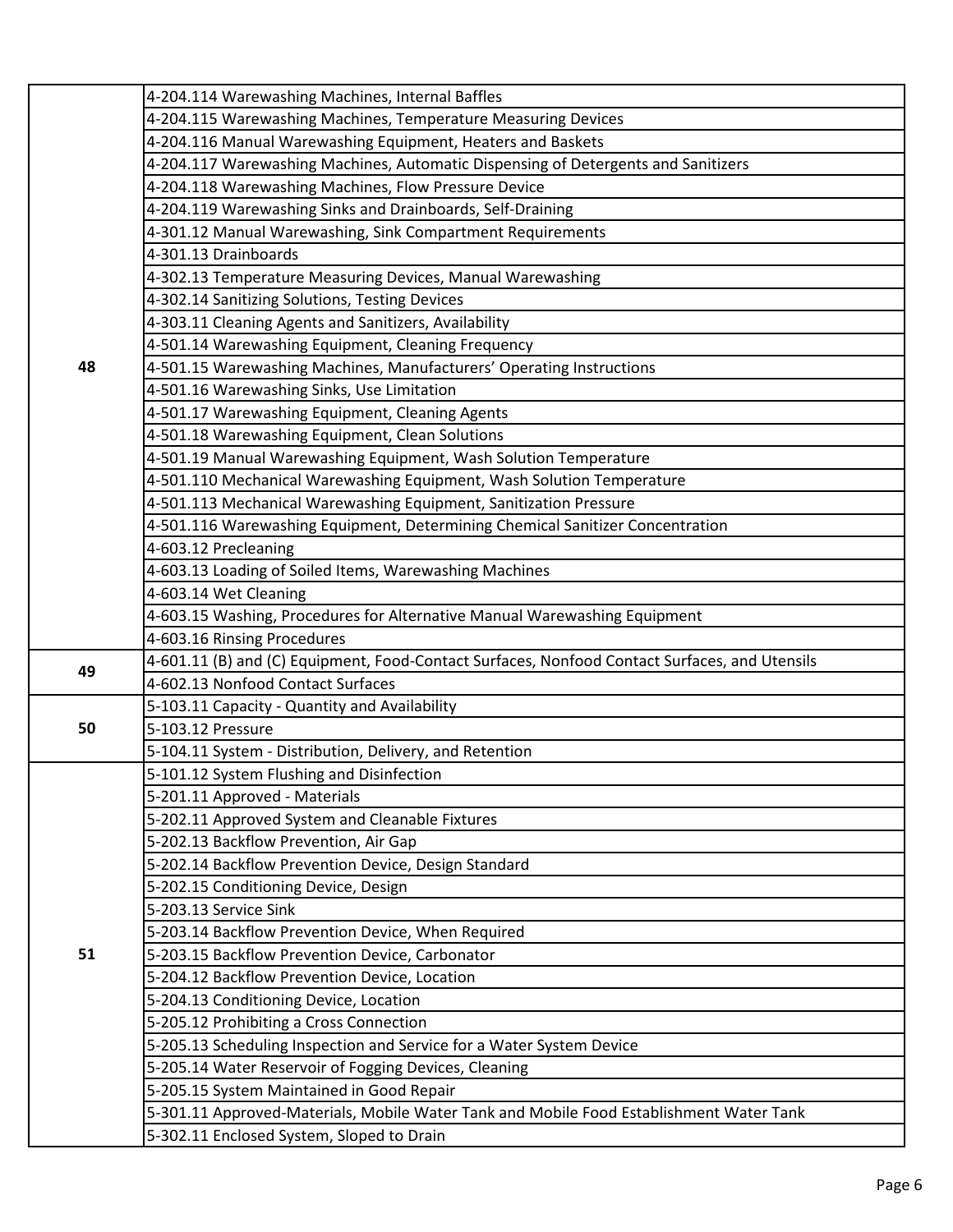|    | 5-302.12 Inspection and Cleaning Port, Protected and Secured                                     |
|----|--------------------------------------------------------------------------------------------------|
|    | 5-302.13 "V" Type Threads, Use Limitation                                                        |
|    | 5-302.14 Tank Vent, Protected                                                                    |
|    | 5-302.15 Inlet and Outlet, Sloped to Drain                                                       |
|    | 5-302.16 Hose, Construction and Identification                                                   |
| 51 | 5-303.11 Filter, Compressed Air                                                                  |
|    | 5-303.12 Protective Cover or Device                                                              |
|    | 5-303.13 Mobile Food Establishment Tank Inlet                                                    |
|    | 5-304.11 System Flushing and Sanitization - Operation and Maintenance                            |
|    | 5-304.12 Using a Pump and Hoses, Backflow Prevention                                             |
|    | 5-304.13 Protecting Inlet, Outlet and Hose Fitting                                               |
|    | 5-304.14 Tank, Pump and Hoses, Dedication                                                        |
|    | 5-401.11 Capacity and Drainage                                                                   |
|    | 5-402.11 Backflow Prevention                                                                     |
|    | 5-402.12 Grease Trap                                                                             |
| 52 | 5-402.13 Conveying Sewage                                                                        |
|    | 5-402.14 Removing Mobile Food Establishment Wastes                                               |
|    | 5-402.15 Flushing a Waste Retention Tank                                                         |
|    | 5-403.11 Approved Sewage Disposal System                                                         |
|    | 5-403.12 Other Liquid Wastes and Rainwater                                                       |
|    | 5-203.12 Toilets and Urinals                                                                     |
|    | 5-501.17 Toilet Room Receptacle, Covered                                                         |
|    | 6-202.14 Toilet Rooms, Enclosed                                                                  |
| 53 | 6-302.11 Toilet Tissue, Availability                                                             |
|    | 6-402.11 Conveniently Located                                                                    |
|    | 6-501.18 Cleaning of Plumbing Fixtures                                                           |
|    | 6-501.19 Closing Toilet Room Doors                                                               |
|    | 5-501.11 Outdoor Storage Surface                                                                 |
|    | 5-501.12 Outdoor Enclosure                                                                       |
|    | 5-501.13 Receptacles                                                                             |
|    | 5-501.15 Outside Receptacles                                                                     |
|    | 5-501.16 Storage Areas, Rooms and Receptacles, Capacity and Availability                         |
|    | 5-501.18 Cleaning Implements and Supplies                                                        |
|    | 5-501.19 Storage Areas, Redeeming Machines, Receptacles and Waste Handling Units, Location       |
|    | 5-501.110 Storage Refuse, Recyclables and Returnables                                            |
| 54 | 5-501.111 Area, Enclosures and Receptacles, Good Repair                                          |
|    | 5-501.112 Outside Storage Prohibitions                                                           |
|    | 5-501.113 Covering Receptacles                                                                   |
|    | 5-501.114 Using Drain Plugs                                                                      |
|    | 5-501.115 Maintaining Refuse Areas and Enclosures                                                |
|    | 5-501.116 Cleaning Receptacles                                                                   |
|    | 5-502.11 Frequency - Removal                                                                     |
|    | 5-502.12 Receptacles or Vehicles                                                                 |
|    | 5-503.11 Community or Individual Facility                                                        |
| 55 | 6-202.110 Outdoor refuse Areas, Curbed and Graded to Drain                                       |
|    | 4-301.15 Clothes Washers and Dryers                                                              |
|    | 4-401.11(C) Equipment, Cloths Washers and Dryers, and Storage Cabinets, Contamination Prevention |